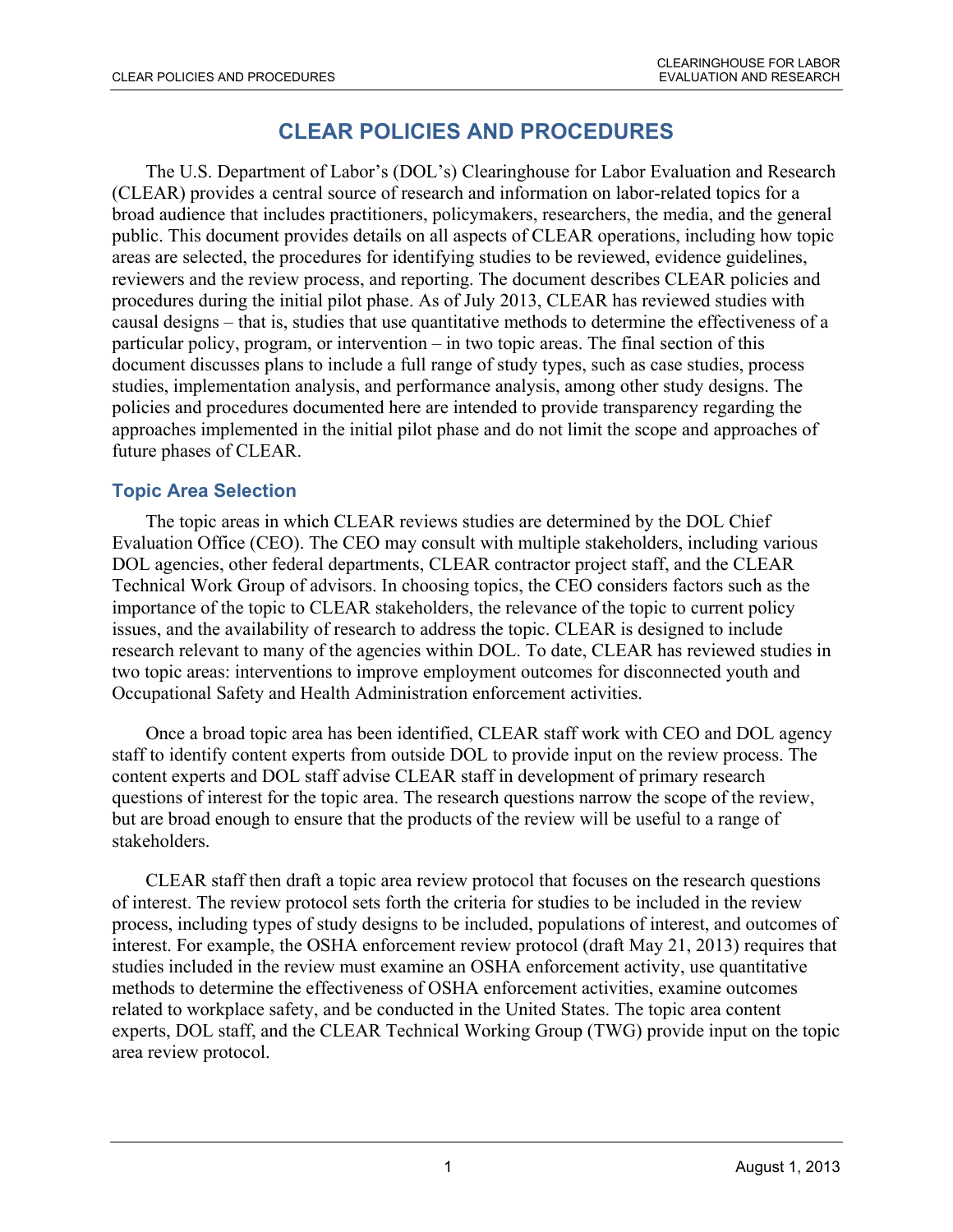#### **Identifying Studies for Review**

CLEAR project staff, including research librarians, develop a process for identifying the studies that could meet the eligibility criteria set forth in the topic area review protocol. For systematic reviews, the literature search is designed to capture *all* studies and research papers that examine the research questions of interest. However, the specific strategies employed can vary across topic areas; for example, the OSHA enforcement topic area literature search included the websites of policy institutes that conduct research on OSHA and other workplace safety enforcement activities. Each topic area protocol describes the process CLEAR will use to search for studies that might meet the inclusion criteria for that topic area. This includes specific search terms, date ranges, and databases to be queried. The content experts and DOL staff provide input on the search process.

Not all the studies that are identified through the literature search satisfy the criteria for study eligibility that are described in the topic area review protocol. Therefore, the first step in the review process is to screen out those studies and reports that were identified through the literature search but do not meet the criteria in the topic area protocol. For example, only about ten percent of the studies and reports identified through a systematic literature search under the OSHA enforcement topic area met the criteria to be reviewed as defined by the topic area protocol. A trained screener performs a first pass through the search results and indicates which studies may meet the criteria to be reviewed. Then, the Principal Investigator (PI) examines those studies more thoroughly to determine whether they are eligible to be reviewed for CLEAR.

As part of the systematic review process, CLEAR searches other clearinghouses (What Works Clearinghouse, FindYouthInfo [\(https://www.youth.gov/\)](https://www.youth.gov/), Self-Sufficiency Research Clearinghouse) to determine whether they have already conducted reviews of research in similar topic areas; if so, CLEAR uses the references from those reviews as a starting point for the literature search. If a study that was reviewed by another clearinghouse fits the eligibility criteria for CLEAR, CLEAR examines the evidence guidelines used in the review conducted by the other clearinghouse and whether the outcomes and study samples align with those of interest to CLEAR. If the evidence guidelines are the same as CLEAR's, CLEAR simply confirms the evidence rating from the other clearinghouse. If not, the study will have a full review by CLEAR. A link to the relevant clearinghouse is provided on the CLEAR website for all topic areas in which there is overlap with another clearinghouse.

In future phases of CLEAR, DOL may decide not to conduct a systematic literature search for a topic area. For example, in some topic areas DOL may decide to review studies selected by an agency or expert panel. In such cases, the topic area protocol would describe the criteria for inclusion in the review process. Alternatively, DOL may decide to review studies of interest that do not fall within a topic area. For these "single studies," CLEAR would have a protocol that describes how the studies are identified, selected, and reviewed.

#### **CLEAR Evidence Guidelines for Causal Studies**

For causal studies, CLEAR conducts an assessment of the degree to which the study's design provides evidence that a policy or program causally affects critical outcomes. Causal studies are those that use quantitative methods to determine the effectiveness of a given program, policy, or intervention. In collaboration with a Technical Work Group (TWG) of experts,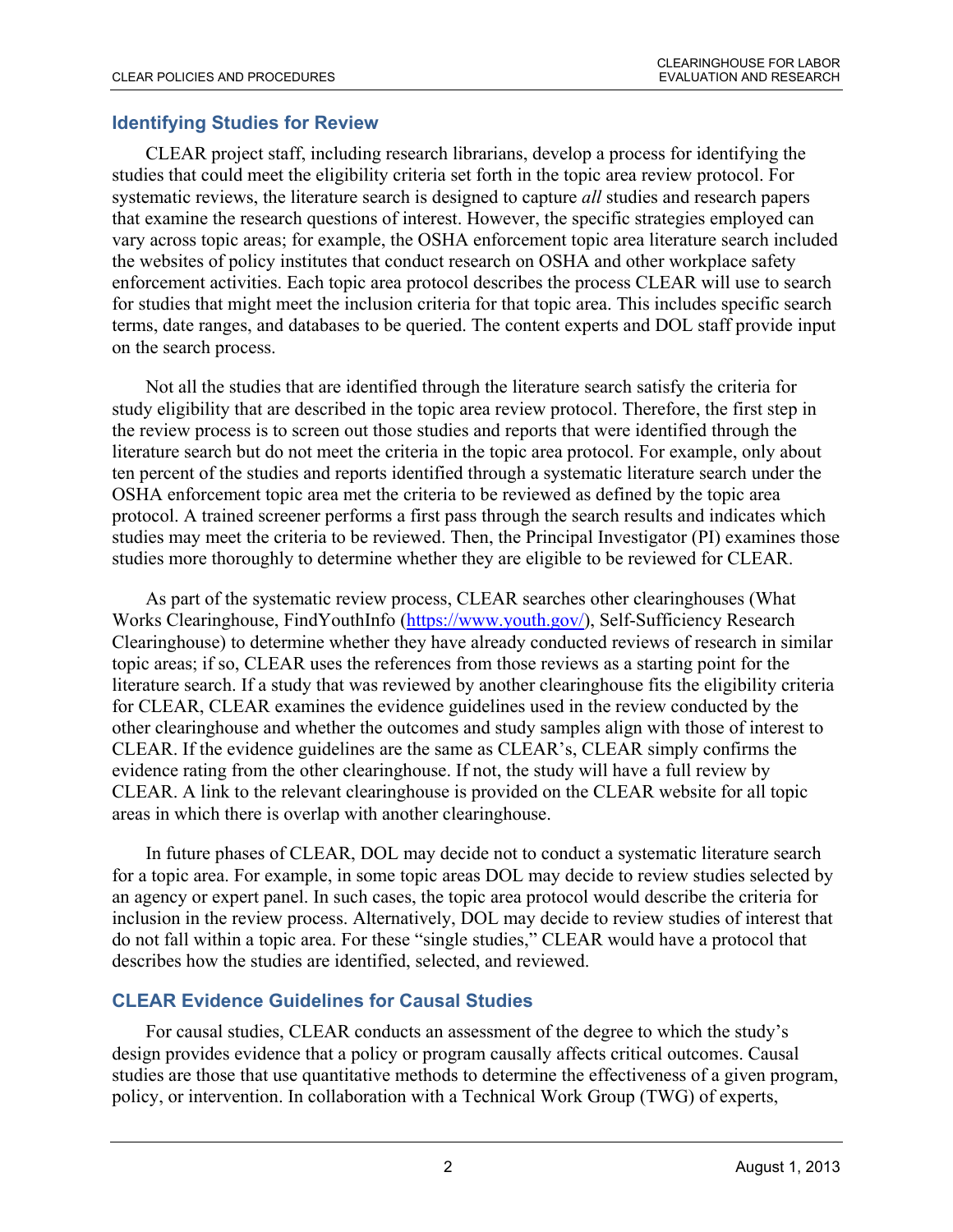Mathematica Policy Research developed a set of evidence guidelines to be used in reviewing non-experimental studies with causal designs. These causal designs include instrumental variables, difference-in-differences, fixed and random effects, and other types of regression analyses. Studies that meet the CLEAR evidence guidelines for their nonexperimental design receive a *moderate* evidence rating; this rating indicates that there is evidence that the study's design establishes a causal relationship between the intervention being examined and the outcomes of interest, but there may be other factors that were not included in the analysis that also could affect the outcomes of interest. A *moderate* rating is the highest rating a nonexperimental design can achieve because nonexperimental studies can never control for the influence of all factors that potentially influence the outcome. Study designs that do not meet their respective guidelines receive a *low* evidence rating, which indicates that we cannot be confident that the estimated effects are attributable to the intervention being examined.

CLEAR evidence guidelines for non-experimental study designs are tailored to the topic area of interest. In particular, the topic area protocol sets forth the specific types of control variables that need to be included in non-experimental regression analyses in order for a study to receive a *moderate* rating. The control variables are typically developed in consultation with one or more content experts.

In addition to non-experimental designs, CLEAR assesses the quality of causal evidence for randomized controlled trials (RCTs). For these designs, CLEAR uses an adaptation of the Institute for Education Science's What Works Clearinghouse (WWC) standards. The WWC standards for RCTs have been extensively reviewed and represent the current state-of-the art in determining the level of causal evidence. RCTs that are determined to have low attrition and no other threats to study validity receive the highest rating CLEAR offers: *high* evidence*.* This rating means we are confident that the estimated effects are solely attributable to the intervention that was examined. RCTs with high attrition or some other threat to validity can be evaluated using the CLEAR evidence guidelines for non-experimental designs. See Table 1 for a summary of the CLEAR causal evidence ratings.

| Rating   | <b>What it means</b>                                                                                                                                                                                                                                                                                                                                                                                                                        |
|----------|---------------------------------------------------------------------------------------------------------------------------------------------------------------------------------------------------------------------------------------------------------------------------------------------------------------------------------------------------------------------------------------------------------------------------------------------|
| High     | There is strong evidence that the effects estimated in this study are solely<br>attributable to the program or policy being examined. This rating applies to<br>randomized controlled trials (RCTs) that meet the criteria in the CLEAR<br>evidence quidelines.                                                                                                                                                                             |
| Moderate | There is moderate evidence that the effects estimated in this study are<br>attributable at least in part to the program or policy being examined. However,<br>there may be other factors that were not accounted for in the study that might<br>also have contributed to the estimated effect. This rating applies to non-<br>experimental designs and RCTs with high attrition that meet the criteria in the<br>CLEAR evidence guidelines. |
| Low      | There is little evidence that the effects estimated in this study are attributable<br>solely to the intervention. Other factors are likely to have contributed to the<br>estimated effects. This rating is for all causal designs that do not meet the<br>criteria in the CLEAR evidence guidelines for high or moderate evidence.                                                                                                          |

Table 1. Summary of Causal Evidence Ratings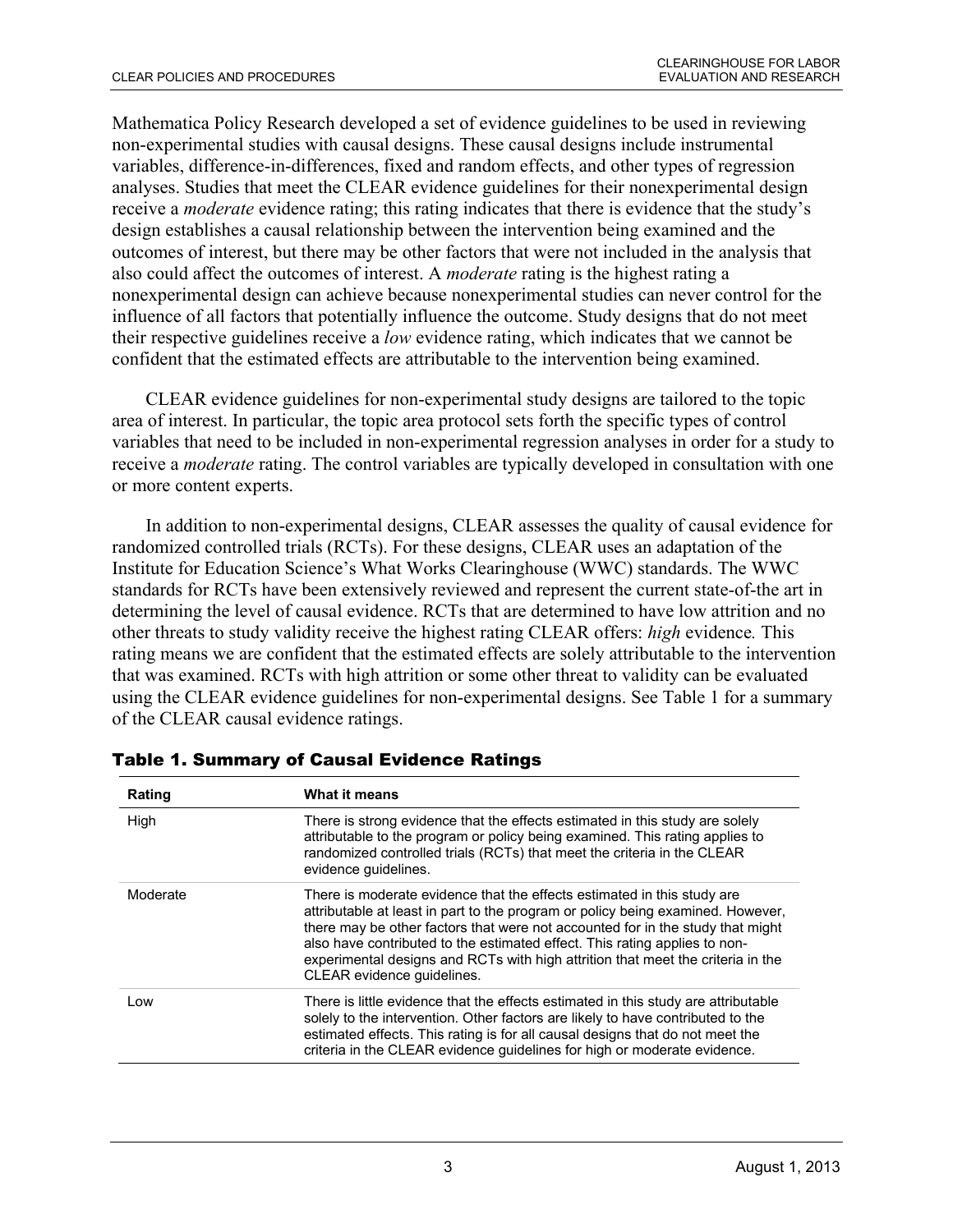The full set of CLEAR evidence guidelines for causal studies can be found at [https://clear.dol.gov/reference-documents/causal-evidence-guidelines-version-21.](https://clear.dol.gov/reference-documents/causal-evidence-guidelines-version-21)

CLEAR causal evidence ratings refer only to the quality of *causal* evidence of a given study's design and not to the overall study quality. In some cases, authors may use innovative quantitative methods that would nevertheless receive a low causal evidence rating because of the study's data limitations or some other factor outside the authors' control. In addition, some studies may provide interesting and important descriptive evidence, which is not factored into the CLEAR causal evidence rating. These aspects of the studies will be discussed in CLEAR study summaries—which are produced for all reviewed studies regardless of their causal evidence rating—but are not factored into the causal evidence rating itself.

## **Reviewers and the Review Process[1](#page-3-0)**

 $\overline{a}$ 

CLEAR reviewers must attend a training session and demonstrate that they can apply the CLEAR evidence guidelines with fidelity before reviewing any studies. Reviewers of studies using a RCT design must be certified by the WWC as being able to implement the WWC's evidence standards with fidelity. In addition to the general training on evidence guidelines, CLEAR conducts mini-trainings with reviewers at the start of reviews for a new topic area to discuss the aspects of the topic area protocol that are relevant to applying the CLEAR causal evidence guidelines (e.g., required control variables).<sup>[2](#page-3-1)</sup>

Each study that is identified as being eligible for review is assigned to a trained reviewer. The reviewer reads the study in detail; applies the CLEAR causal evidence guidelines to determine the study's causal evidence rating; and documents all aspects of the review in a standardized study review guide. The study review guide contains supporting information for the rating assigned, along with details of the intervention being examined, data sources, model estimated, and results.

If the reviewer assesses the quality of causal evidence of a study's design as *high* or *moderate*, a second reviewer also reviews the study to confirm such a rating is warranted. Any discrepancies between the two reviewers' ratings are resolved by the PI and/or the content expert as needed to determine a final rating. If the first reviewer assigns a rating of *low,* the PI examines the study review guide and confirms that the rating is appropriate.<sup>[3](#page-3-2)</sup>

When a study does not contain sufficient information to determine a study design's rating, CLEAR may contact the study authors to gather this information; whether this step is undertaken depends on the age of the study and the quantity of information that would need to be gathered

<span id="page-3-0"></span><sup>&</sup>lt;sup>1</sup> Note that, at the present time, the process applies only to reviews of studies with causal designs. These procedures will likely differ for studies that do not have causal designs.

<span id="page-3-1"></span> $2$  There are no specific degree requirements for CLEAR reviewers, although some graduate-level training on statistical methods is recommended. PIs must hold a PhD in a relevant discipline.

<span id="page-3-2"></span> $3$  This process was modified while CLEAR was piloting the use of the newly designed evidence guidelines for nonexperimental study designs. Under the modified process, two reviewers independently reviewed each study, and the PI reconciled the two reviews. This was done to assess whether the guidelines were written clearly and comprehensively enough that two independent raters would apply them similarly to the same study.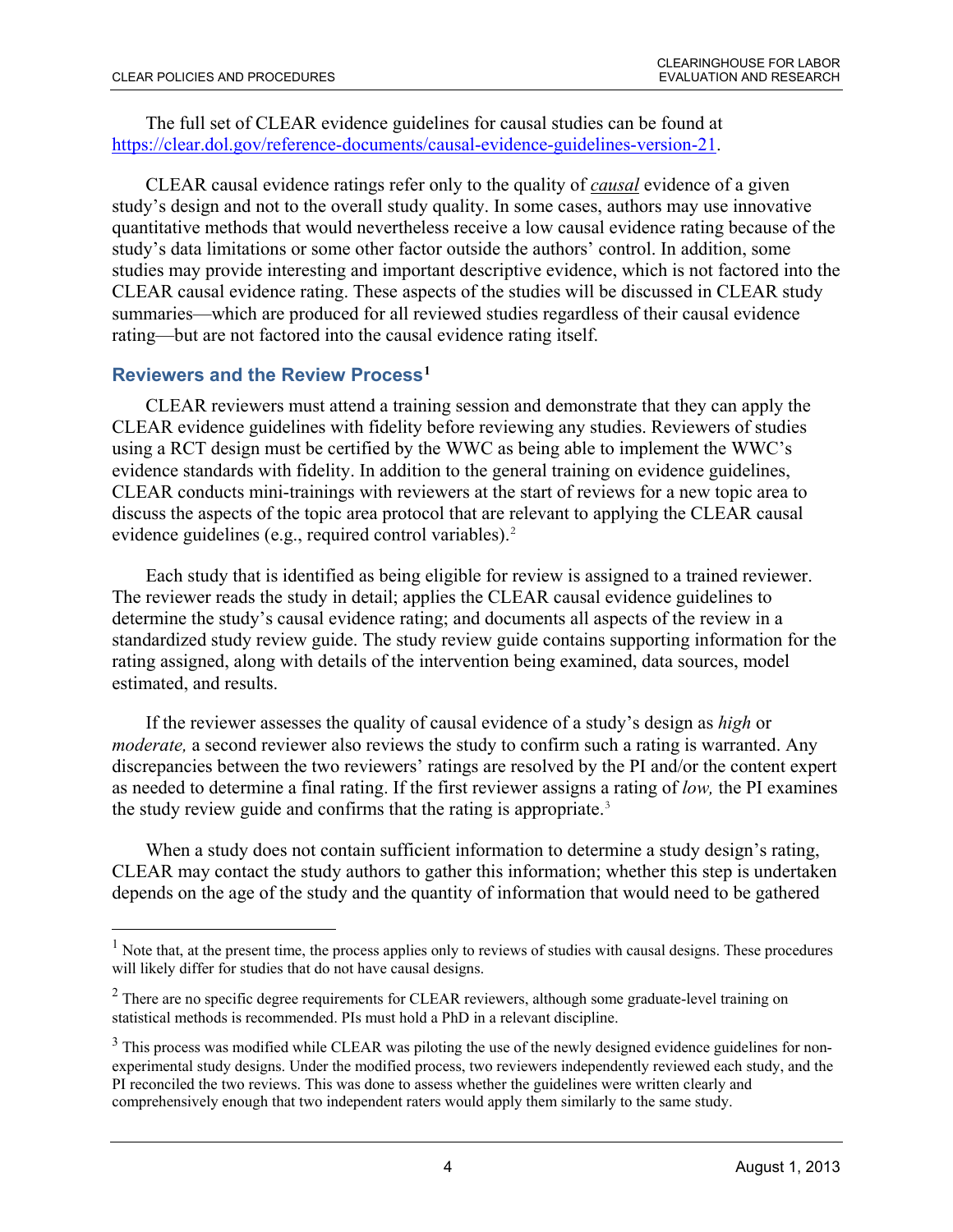(so as not to overly burden study authors). Authors receive a minimum of four weeks to respond, and reasonable requests for extensions are granted. If the information is provided by the authors, it is incorporated into the review and factors into the study design's rating. If the authors do not provide the relevant information, the design is given the highest rating that can be determined with the information available in the study.

Future phases of CLEAR may use reviewers who are not staff of the CLEAR project.<sup>[4](#page-4-0)</sup> For example, reviewers maybe be trained and certified through a web-based system. Certified reviewers would then apply the CLEAR review guidelines to conduct reviews and submit review materials. These submissions would lead to CLEAR publications, subject to a quality review process.

In the next phase of CLEAR, we will develop an appeals process whereby study authors and other interested parties can submit an online query or request for re-review and provide any additional information that could be relevant to the study's causal evidence rating. If a re-review is needed, the request will trigger an independent review conducted by a trained reviewer who was not involved in the initial review of the study.

# **Reporting**

 $\overline{a}$ 

In the initial phase, CLEAR reviews of causal studies will be used to produce two types of products: study summaries and synthesis reports. CLEAR produces a short document summarizing the results of the causal evidence review for every reviewed study, regardless of its evidence rating. These summaries describe the key features of the program or intervention being studied, the context in which the study was conducted, information about the data sources used and methods, and key study findings. For causal studies, they contain the critical information about how CLEAR assessed the quality of causal evidence presented in the study and considerations for interpreting the study's results and/or evidence rating. For instance, the summary might note that implementation fidelity had been low to help interpret a study's null findings. For studies that receive low causal evidence ratings, the considerations will include information on which specific evidence criteria the study's design did not meet. They will also include a statement about the concerns and consequences of incorrectly estimating variances if this were an issue for the study.

The summaries are designed to be short—one to two pages in length—and quickly convey the key points that a practitioner or policymaker would need to know about the study. The summary begins with a brief synopsis so that readers can quickly assess whether the full summary is of interest. It also contains a citation of the study that was reviewed so that interested readers can go directly to that study for additional information.

In addition to the study summaries for each reviewed study, CLEAR will have a variety of synthesis reports that are developed over time to meet the needs of CLEAR users. For example, a synthesis report might draw on causal evidence reviews to summarize the evidence for policies and programs that improve specific outcomes. Another synthesis report might summarize the

<span id="page-4-0"></span><sup>&</sup>lt;sup>4</sup> To date, reviewers are CLEAR project staff at Mathematica Policy Research. However, studies that were conducted by Mathematica will be reviewed by trained reviewers who are not Mathematica staff.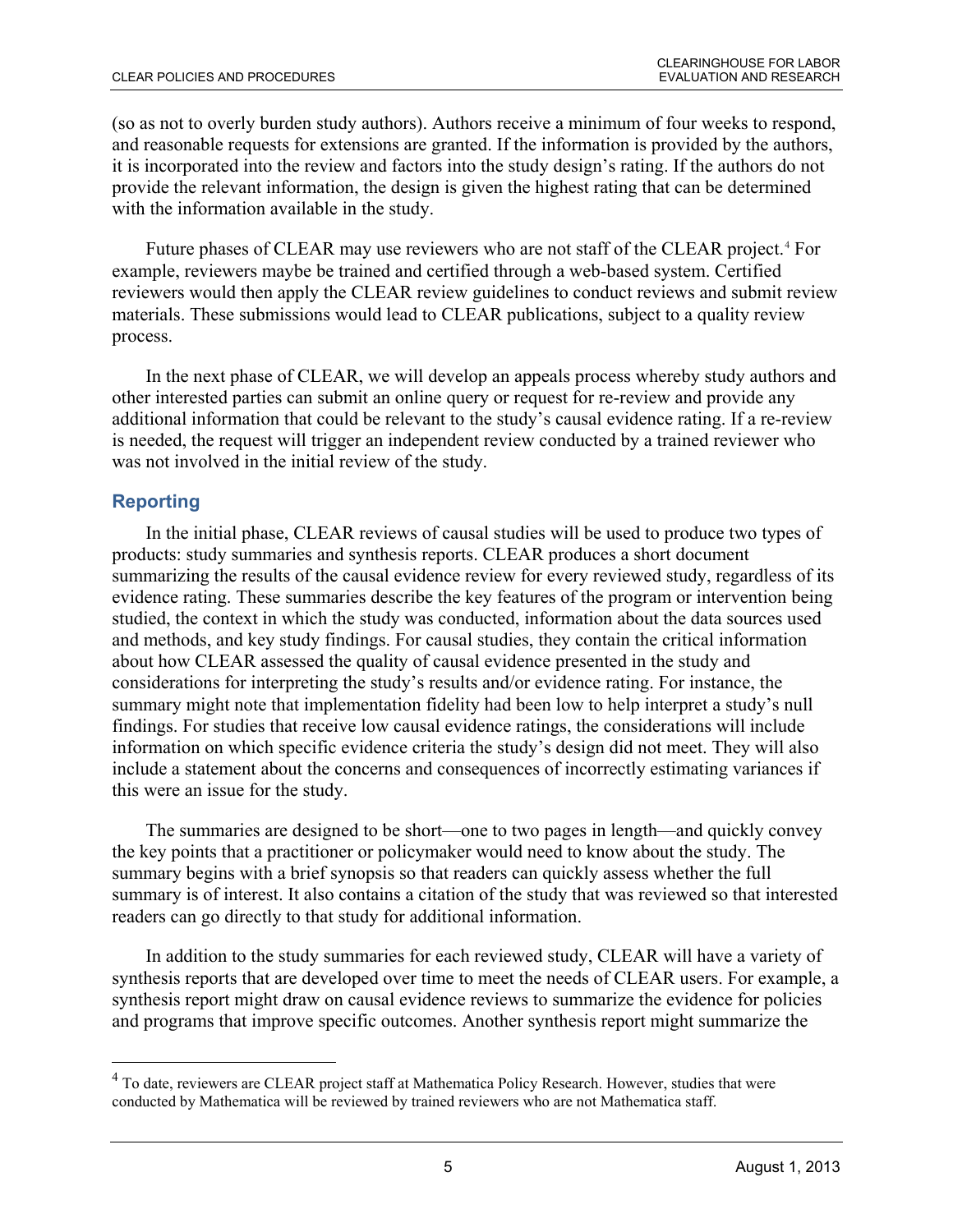causal research on the impacts of a specific policy. The synthesis reports will contain the key information about the relevant topic area, outcome, or intervention, presented in a concise document. They will also contain citation information to locate the studies that were included in the piece.

## **CLEAR Website**

All CLEAR products are posted to the CLEAR website after passing through a quality assurance review conducted by a trained reviewer who was not involved in the review of the particular study. All CLEAR products are also reviewed by DOL staff.

Study summaries are organized according to topic area, and each has a dedicated webpage that displays a synopsis of the study and its rating. Synthesis pieces are also organized according to topic area, with a dedicated webpage that displays a synopsis of the research synthesis. Interested readers may click on links to open the full text of the study summary or synthesis.

Citations for all studies identified through the literature search will appear on the website in a searchable study database. Each study citation is accompanied by the study rating (if applicable), the study design, the protocol under which the study was screened, and a link to any related reviews. For studies that were not reviewed, the citation will provide the reason why the study was not formally reviewed.

In addition to containing the products of CLEAR study reviews, the website contains CLEAR background documents. These include this policy and procedures document, topic area review protocols, the evidence guidelines, and any other relevant materials. These materials describing the review process have their own tab on the website.

Finally, the website provides links to other research clearinghouses that might be of interest to CLEAR users on the relevant topic area pages. For instance, the topic area page for interventions for disconnected youth includes links to FindYouthInfo [\(https://www.youth.gov/\)](https://www.youth.gov/) and WorkForceGPS [\(https://www.workforcegps.org/\)](https://www.workforcegps.org/).

In the future, the website could be developed to allow for user interaction regarding research evidence on labor topics. For example, users could recommend research, provide their own reviews, and pose and respond to questions about research evidence.

# **Plans for the Next Phases of CLEAR**

To date, evidence guidelines have been developed for causal studies of the effectiveness of a policy, program, or intervention. In the next phase of CLEAR, reviewer guidelines for two additional types of analysis will be developed:

- 1. Implementation analysis examining whether a policy or program was implemented with fidelity to a model.
- 2. Descriptive studies that use quantitative, qualitative, or mixed methods. This is broadly defined to include all studies that do not fit into the first two categories.